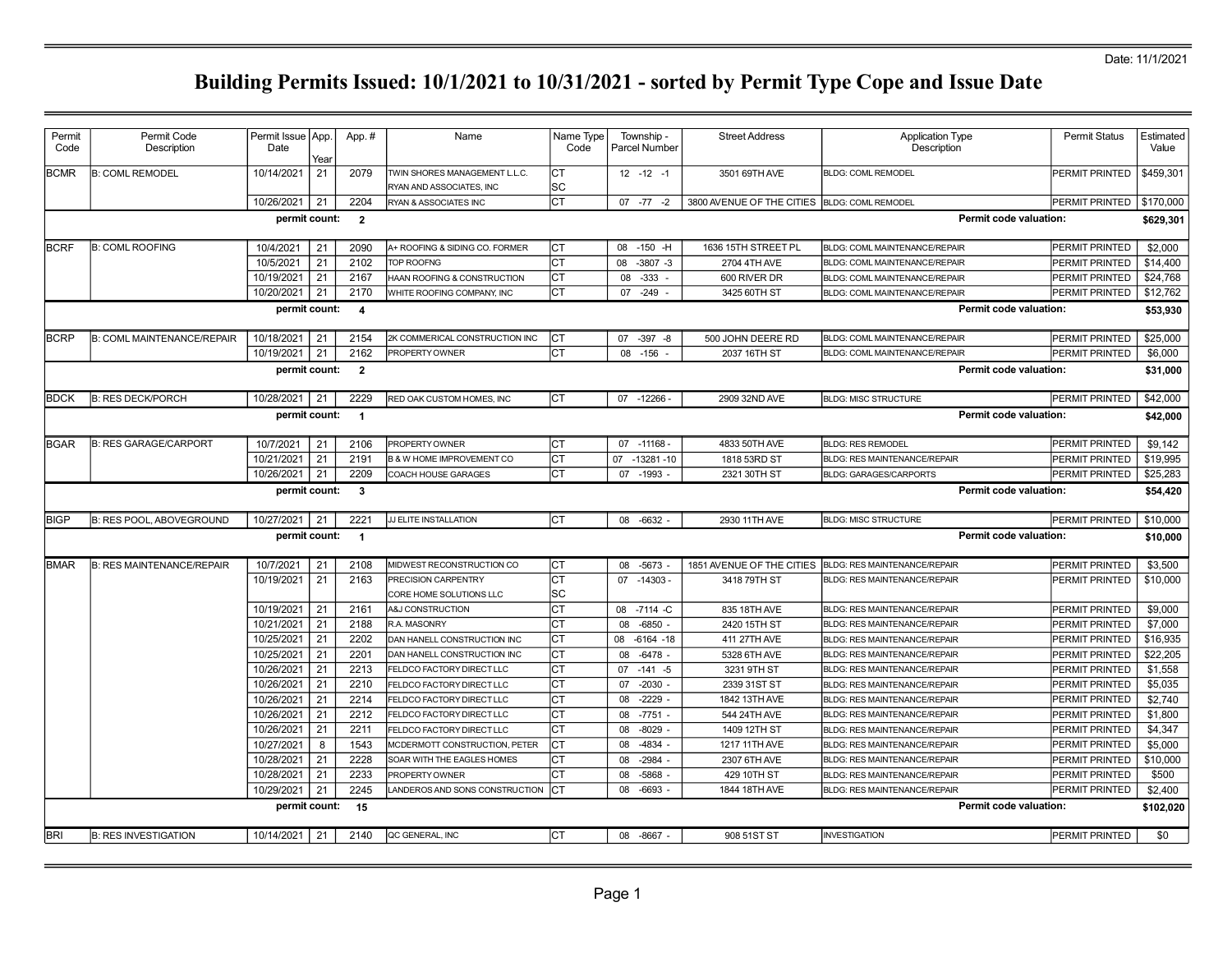## Date: 11/1/2021

| Permit<br>Code                                                                     | Permit Code<br>Description | Permit Issue   App.<br>Date | Year | App.#                    | Name                           | Name Type<br>Code | Township -<br>Parcel Number | <b>Street Address</b> | <b>Application Type</b><br>Description | <b>Permit Status</b>    | Estimated<br>Value |
|------------------------------------------------------------------------------------|----------------------------|-----------------------------|------|--------------------------|--------------------------------|-------------------|-----------------------------|-----------------------|----------------------------------------|-------------------------|--------------------|
|                                                                                    |                            | permit count: 1             |      |                          |                                |                   |                             |                       | <b>Permit code valuation:</b>          |                         | \$0                |
| <b>BRML</b>                                                                        | <b>B: RES REMODEL</b>      | 10/20/2021                  | 21   | 2171                     | <b>CHRISTENSON CARPENTRY</b>   | Iст               | 08 - 3564                   | 1114 25TH AVE         | <b>BLDG: RES REMODEL</b>               | PERMIT PRINTED          | \$15,970           |
|                                                                                    |                            | permit count:               |      | $\overline{\phantom{0}}$ |                                |                   |                             |                       | <b>Permit code valuation:</b>          |                         | \$15,970           |
|                                                                                    |                            |                             |      |                          |                                |                   |                             |                       |                                        |                         |                    |
| <b>BRMP</b>                                                                        | <b>B: RAMP</b>             | 10/26/2021                  | 21   | 2206                     | <b>PROPERTY OWNER</b>          | Iст               | 07 -11549 -                 | 4753 20TH AVE         | <b>BLDG: RES MAINTENANCE/REPAIR</b>    | PERMIT PRINTED          | \$500              |
| <b>Permit code valuation:</b><br>permit count:<br>$\overline{\mathbf{1}}$<br>\$500 |                            |                             |      |                          |                                |                   |                             |                       |                                        |                         |                    |
| <b>BRRF</b>                                                                        | <b>B: RES ROOFING</b>      | 10/1/2021                   | 21   | 2076                     | LUJANO STONES LLC              |                   | $-13833-$<br>07             | 3533 33RD STREET CT   | <b>BLDG: RES MAINTENANCE/REPAIR</b>    | PERMIT PRINTED          | \$8,000            |
|                                                                                    |                            | 10/1/2021                   | 21   | 2078                     | <b>VERN'S HOME IMPROVEMENT</b> | СT                | 07<br>$-178$ -B             | 2908 26TH AVE         | <b>BLDG: RES MAINTENANCE/REPAIR</b>    | PERMIT PRINTED          | \$6,420            |
|                                                                                    |                            | 10/1/2021                   | 21   | 2077                     | R.A. CONSTRUCTION              | СT                | $-572 - 1$<br>07            | 1827 37TH ST          | <b>BLDG: RES MAINTENANCE/REPAIR</b>    | PERMIT PRINTED          | \$8,700            |
|                                                                                    |                            | 10/4/2021                   | 21   | 2088                     | <b>OLDE TOWN ROOFING</b>       |                   | $-14213-$<br>07             | 1811 55TH STREET PL   | <b>BLDG: RES MAINTENANCE/REPAIR</b>    | PERMIT PRINTED          | \$13.202           |
|                                                                                    |                            | 10/4/2021                   | 21   | 2089                     | FISHER CONSTRUCTION SERVICES L | CТ                | $-7529$ -<br>08             | 2106 15TH ST          | <b>BLDG: RES MAINTENANCE/REPAIR</b>    | PERMIT PRINTED          | \$7,500            |
|                                                                                    |                            | 10/5/2021                   | 21   | 2092                     | AREI, LLC AMERICAN ROOFING & E | СT                | 07<br>$-10625 -$            | 4733 48TH STREET A    | <b>BLDG: RES MAINTENANCE/REPAIR</b>    | PERMIT PRINTED          | \$2,930            |
|                                                                                    |                            | 10/5/2021                   | 21   | 2095                     | TRUJILLO CONSTRUCTION          | СT                | 07<br>-11845 -              | 2907 36TH ST          | <b>BLDG: RES MAINTENANCE/REPAIR</b>    | PERMIT PRINTED          | \$25,407           |
|                                                                                    |                            | 10/5/2021                   | 21   | 2094                     | AMERICAN INTEGRITY ROOFING     |                   | $-6457 -$<br>08             | 810 17TH AVE          | <b>BLDG: RES MAINTENANCE/REPAIR</b>    | PERMIT PRINTED          | \$14,000           |
|                                                                                    |                            | 10/5/2021                   | 21   | 2093                     | FOLEY CONTRACTING LLC          | СT                | $-6817 - 26$<br>08          | 940 23RD ST           | <b>BLDG: RES MAINTENANCE/REPAIR</b>    | PERMIT PRINTED          | \$8,900            |
|                                                                                    |                            | 10/8/2021                   | 21   | 2111                     | JOSH ACKERLAND CONSTRUCTION    |                   | $-10235 -$<br>07            | 1917 48TH STREET PL   | <b>BLDG: RES MAINTENANCE/REPAIR</b>    | PERMIT PRINTED          | \$19,455           |
|                                                                                    |                            | 10/8/2021                   | 21   | 2110                     | <b>PROPERTY OWNER</b>          | СT                | $-3143 -$<br>08             | 1857 3RD ST           | <b>BLDG: RES MAINTENANCE/REPAIR</b>    | PERMIT PRINTED          | \$600              |
|                                                                                    |                            | 10/11/2021                  | 21   | 2120                     | A+ ROOFING & SIDING CO. FORMER | СT                | $-12537 -$<br>07            | 1724 46TH ST          | <b>BLDG: RES MAINTENANCE/REPAIR</b>    | PERMIT PRINTED          | \$17,200           |
|                                                                                    |                            | 10/11/2021                  | 21   | 2116                     | TRUJILLO CONSTRUCTION          | СT                | $-7833$<br>08               | 1416 18TH AVE         | <b>BLDG: RES MAINTENANCE/REPAIR</b>    | PERMIT PRINTED          | \$9,000            |
|                                                                                    |                            | 10/13/2021                  | 21   | 2131                     | LANDEROS AND SONS CONSTRUCTION | Iст               | 08<br>$-1285$               | 1528 15TH AVE         | <b>BLDG: RES MAINTENANCE/REPAIR</b>    | FINAL INSPECTION        | \$5,800            |
|                                                                                    |                            | 10/13/2021                  | 21   | 2126                     | A&J CONSTRUCTION               |                   | $-8952$<br>08               | 4230 RIVER DR         | <b>BLDG: RES MAINTENANCE/REPAIR</b>    | PERMIT PRINTED          | \$7,000            |
|                                                                                    |                            | 10/14/2021                  | 21   | 2136                     | R 3 CONSTRUCTION               |                   | $-12422 -$<br>07            | 3113 56TH ST          | <b>BLDG: RES MAINTENANCE/REPAIR</b>    | PERMIT PRINTED          | \$16,950           |
|                                                                                    |                            | 10/14/2021                  | 21   | 2142                     | STORM RECOVERY ROOFING & SIDIN |                   | 08<br>$-2469$ .             | 1823 17TH ST          | <b>BLDG: RES MAINTENANCE/REPAIR</b>    | PERMIT PRINTED          | \$9,000            |
|                                                                                    |                            | 10/14/2021                  | 21   | 2143                     | STORM RECOVERY ROOFING & SIDIN |                   | $-3226$<br>08               | 225 17TH AVE          | BLDG: RES MAINTENANCE/REPAIR           | PERMIT PRINTED          | \$8,000            |
|                                                                                    |                            | 10/14/2021                  | 21   | 2135                     | GREEN VALLEY CONSTRUCTION INC. | Iст               | $-7246 -$<br>08             | 438 52ND ST           | <b>BLDG: RES MAINTENANCE/REPAIR</b>    | PERMIT PRINTED          | \$11,000           |
|                                                                                    |                            | 10/15/2021                  | 21   | 2144                     | VOORHEES SIDING & WINDOWS INC. |                   | $-11783-$<br>07             | 1159 48TH ST          | <b>BLDG: RES MAINTENANCE/REPAIR</b>    | PERMIT PRINTED          | \$16,650           |
|                                                                                    |                            | 10/15/2021                  | 21   | 2145                     | <b>QC GENERAL. INC</b>         | CТ                | 08<br>$-4192 -$             | 2323 19TH AVE         | BLDG: RES MAINTENANCE/REPAIR           | PERMIT PRINTED          | \$5,900            |
|                                                                                    |                            | 10/18/2021                  | 21   | 2153                     | PROPERTY OWNER                 | СT                | 08<br>$-3613 - 81$          | 3301 3RD ST           | BLDG: RES MAINTENANCE/REPAIR           | PERMIT PRINTED          | \$2,400            |
|                                                                                    |                            | 10/19/2021                  | 21   | 2160                     | LANDEROS AND SONS CONSTRUCTION | Iст               | 07<br>$-6265$               | 2320 47TH ST          | <b>BLDG: RES MAINTENANCE/REPAIR</b>    | <b>FINAL INSPECTION</b> | \$3,900            |
|                                                                                    |                            | 10/19/2021                  | 21   | 2164                     | OLDE TOWN ROOFING              |                   | $-223$<br>08                | 1645 27TH AVE         | <b>BLDG: RES MAINTENANCE/REPAIR</b>    | PERMIT PRINTED          | \$11,300           |
|                                                                                    |                            | 10/20/2021                  | 21   | 2172                     | QC ROOF DRS INC.               | CТ                | $-9770$<br>07               | 4817 47TH AVE         | <b>BLDG: RES MAINTENANCE/REPAIR</b>    | PERMIT PRINTED          | \$11,000           |
|                                                                                    |                            | 10/20/2021                  | 21   | 2173                     | A+ ROOFING & SIDING CO. FORMER | СT                | $-1053 -$<br>08             | 1128 3RD STREETA      | <b>BLDG: RES MAINTENANCE/REPAIR</b>    | PERMIT PRINTED          | \$7,400            |
|                                                                                    |                            | 10/25/2021                  | 21   | 2203                     | A-1 ROOFING                    | СT                | $-14260 -$<br>07            | 3511 12TH STREET CT   | BLDG: RES MAINTENANCE/REPAIR           | PERMIT PRINTED          | \$18,900           |
|                                                                                    |                            | 10/25/2021                  | 21   | 2200                     | FOLEY CONTRACTING LLC          | СT                | 08<br>$-7564 - 9$           | 308 29TH AVE          | <b>BLDG: RES MAINTENANCE/REPAIR</b>    | PERMIT PRINTED          | \$12,900           |
|                                                                                    |                            | 10/27/2021                  | 21   | 2218                     | STORM RECOVERY ROOFING & SIDIN | CТ                | $-2419 -$<br>08             | 109 18TH AVE          | <b>BLDG: RES MAINTENANCE/REPAIR</b>    | PERMIT PRINTED          | \$7,150            |
|                                                                                    |                            | 10/27/2021                  | 21   | 2223                     | A-1 ROOFING                    | CТ                | 08<br>$-3081 -$             | 1521 28TH AVE         | <b>BLDG: RES MAINTENANCE/REPAIR</b>    | PERMIT PRINTED          | \$5,400            |
|                                                                                    |                            | 10/27/2021                  | 21   | 2222                     | FISHER CONSTRUCTION SERVICES L | СT                | $-3747$ -<br>08             | 1011 29TH ST          | BLDG: RES MAINTENANCE/REPAIR           | PERMIT PRINTED          | \$6,650            |
|                                                                                    |                            | 10/27/2021                  | 21   | 2215                     | SUMMY CONTRACTING CORP. JW     |                   | 08<br>$-8855.$              | 2703 2ND ST           | <b>BLDG: RES MAINTENANCE/REPAIR</b>    | PERMIT PRINTED          | \$2,598            |
|                                                                                    |                            | 10/28/2021                  | 21   | 2231                     | <b>CREW ROOFING</b>            |                   | 07<br>$-11461 -$            | 3418 60TH ST          | <b>BLDG: RES MAINTENANCE/REPAIR</b>    | PERMIT PRINTED          | \$8,000            |
|                                                                                    |                            | 10/28/2021                  | 21   | 2232                     | DAN HANELL CONSTRUCTION INC    |                   | $-8156$<br>08               | 2738 11TH AVENUE B    | <b>BLDG: RES MAINTENANCE/REPAIR</b>    | PERMIT PRINTED          | \$6,826            |
|                                                                                    |                            | 10/29/2021                  | 21   | 2244                     | QUALITY CONTROL RESTORATION    | CT                | $-7705 - 1$<br>08           | 1613 11TH ST          | <b>BLDG: RES MAINTENANCE/REPAIR</b>    | PERMIT PRINTED          | \$6,750            |
|                                                                                    |                            | permit count:               |      | - 35                     |                                |                   |                             |                       | Permit code valuation:                 |                         | \$332,788          |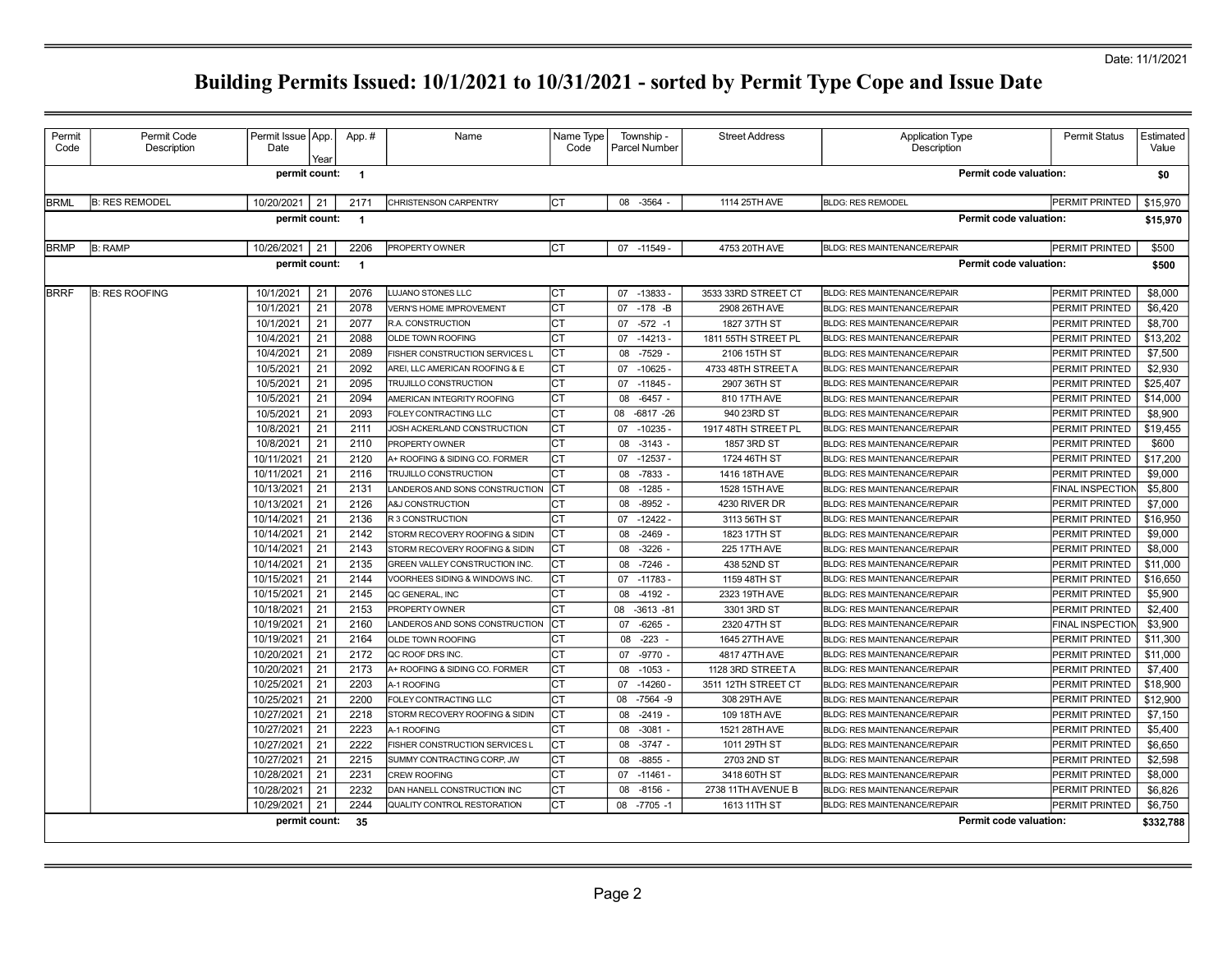| Permit           | Permit Code                        | Permit Issue   App. |            | App.#          | Name                                                       | Name Type       | Township -           | <b>Street Address</b>                         | <b>Application Type</b>             | <b>Permit Status</b>              | Estimated        |
|------------------|------------------------------------|---------------------|------------|----------------|------------------------------------------------------------|-----------------|----------------------|-----------------------------------------------|-------------------------------------|-----------------------------------|------------------|
| Code             | Description                        | Date                |            |                |                                                            | Code            | <b>Parcel Number</b> |                                               | Description                         |                                   | Value            |
| <b>BRSA</b>      | <b>B: RES ADDITION</b>             | 10/5/2021           | Year<br>21 | 2101           | AVILA'S HOME IMPROVEMENT                                   | СT              | 08 -8056             | 1433 11TH STREET A                            | <b>BLDG: RES ADDITION</b>           | PERMIT PRINTED                    | \$13,000         |
|                  |                                    | permit count:       |            | $\blacksquare$ |                                                            |                 |                      |                                               | Permit code valuation:              |                                   |                  |
|                  |                                    |                     |            |                |                                                            |                 |                      |                                               |                                     |                                   |                  |
| <b>BRSD</b>      | <b>B: RES SIDING</b>               | 10/5/2021           | 21         | 2095           | TRUJILLO CONSTRUCTION                                      | Iст             | 07 -11845 -          | 2907 36TH ST                                  | <b>BLDG: RES MAINTENANCE/REPAIR</b> | <b>PERMIT PRINTED</b>             | \$25,407         |
|                  |                                    | 10/7/2021           | 21         | 2106           | PROPERTY OWNER                                             | CT              | 07 -11168 -          | 4833 50TH AVE                                 | <b>BLDG: RES REMODEL</b>            | PERMIT PRINTED                    | \$9.142          |
|                  |                                    | 10/8/2021           | 21         | 2111           | JOSH ACKERLAND CONSTRUCTION                                | СT              | $-10235 -$<br>07     | 1917 48TH STREET PL                           | <b>BLDG: RES MAINTENANCE/REPAIR</b> | PERMIT PRINTED                    | \$19,455         |
|                  |                                    | 10/13/2021          | 21         | 2125           | A+ ROOFING & SIDING CO. FORMER                             | СT              | 07<br>$-11745$       | 4512 11TH AVENUE C                            | BLDG: RES MAINTENANCE/REPAIR        | PERMIT PRINTED                    | \$13,775         |
|                  |                                    | 10/13/2021          | 21         | 2129           | <b>PROPERTY OWNER</b>                                      | CT              | 08<br>$-3962$        | 1620 28TH AVE                                 | <b>BLDG: RES MAINTENANCE/REPAIR</b> | PERMIT PRINTED                    | \$4,025          |
|                  |                                    | 10/14/2021          | 21         | 2136           | R 3 CONSTRUCTION                                           | СT              | $-12422$<br>07       | 3113 56TH ST                                  | <b>BLDG: RES MAINTENANCE/REPAIR</b> | PERMIT PRINTED                    | \$16,950         |
|                  |                                    | 10/14/2021          | 21         | 2133           | A&J CONSTRUCTION                                           | <b>CT</b>       | 07<br>$-12576$       | 3013 56TH ST                                  | BLDG: RES MAINTENANCE/REPAIR        | PERMIT PRINTED                    | \$13,000         |
|                  |                                    | 10/14/2021          | 21         | 2130           | SUBURBAN CONSTRUCTION INC                                  | CT              | $-1837 -$<br>07      | 1615 33RD ST                                  | <b>BLDG: RES MAINTENANCE/REPAIR</b> | PERMIT PRINTED                    | \$11,875         |
|                  |                                    | 10/14/2021          | 21         | 2134           | GREEN VALLEY CONSTRUCTION INC.                             | СT              | $-2315 -$<br>07      | 2923 25TH AVE                                 | BLDG: RES MAINTENANCE/REPAIR        | PERMIT PRINTED                    | \$12,000         |
|                  |                                    | 10/14/2021          | 21         | 2141           | STORM RECOVERY ROOFING & SIDIN                             | <b>CT</b>       | 08<br>$-3107 -$      | 313 18TH AVE                                  | <b>BLDG: RES MAINTENANCE/REPAIR</b> | PERMIT PRINTED                    | \$6,000          |
|                  |                                    | 10/25/2021          | 21         | 1840           | FOLEY CONTRACTING LLC                                      | CT              | $-4952 -$<br>07      | 3605 26TH ST                                  | <b>BLDG: RES MAINTENANCE/REPAIR</b> | PERMIT PRINTED                    | \$6,613          |
|                  |                                    | 10/25/2021          | 21         | 2202           | DAN HANELL CONSTRUCTION INC                                | CT              | 08<br>$-6164 - 18$   | 411 27TH AVE                                  | <b>BLDG: RES MAINTENANCE/REPAIR</b> | PERMIT PRINTED                    | \$16,935         |
|                  |                                    | 10/25/2021          | 21         | 2201           | DAN HANELL CONSTRUCTION INC                                | <b>CT</b>       | 08<br>$-6478 -$      | 5328 6TH AVE                                  | <b>BLDG: RES MAINTENANCE/REPAIR</b> | PERMIT PRINTED                    | \$22,205         |
|                  |                                    | 10/26/2021          | 21         | 2207           | OLDE TOWN ROOFING                                          | <b>CT</b>       | $-14107$<br>07       | 1401 34TH AVENUE B CT                         | <b>BLDG: RES MAINTENANCE/REPAIR</b> | PERMIT PRINTED                    | \$43,416         |
|                  |                                    | 10/27/2021          | 21         | 2224           | ADVANCED CONST & IMPROVEMENT                               | CT              | $-5015 -$<br>07      | 2629 40TH AVE                                 | BLDG: RES MAINTENANCE/REPAIR        | PERMIT PRINTED                    | \$4,500          |
|                  |                                    | permit count:       |            | 15             |                                                            |                 |                      |                                               | <b>Permit code valuation:</b>       |                                   | \$225,298        |
| <b>BSMT</b>      | <b>B: RES BASEMENT WATERPROOF!</b> | 10/21/2021          | 21         | 2174           | SLAB MASTERS INC. DBA HELITECH                             | Iст             | 07 -10773            | 3407 45TH ST                                  | <b>BLDG: RES MAINTENANCE/REPAIR</b> | PERMIT PRINTED                    | \$8,908          |
|                  |                                    | permit count:       |            | $\blacksquare$ |                                                            |                 |                      |                                               | <b>Permit code valuation:</b>       |                                   | \$8,908          |
| <b>BSTP</b>      | <b>B: STEPS</b>                    | 10/18/2021          | 21         | 2155           | SCOTT QCA ENTERPRISES                                      | Iст             | 08 -4483 -           | 157 15TH AVE                                  | BLDG: RES MAINTENANCE/REPAIR        |                                   | \$1,800          |
|                  |                                    |                     |            |                |                                                            |                 |                      |                                               |                                     | PERMIT PRINTED                    |                  |
|                  |                                    | permit count:       |            | $\overline{1}$ |                                                            |                 |                      |                                               | Permit code valuation:              |                                   | \$1,800          |
| DRN <sub>1</sub> | ENG: CLASS 1 DRAINAGE              | 10/5/2021           | 21         | 2087           | KLARKOWSKI CONSTRUCTION                                    | Iст             | 07 -7291 -           | 1116 46TH STREET PL                           | <b>ENG: DRAINAGE PERMIT</b>         | <b>FINAL INSPECTION</b>           | \$0              |
|                  |                                    | 10/8/2021           | 21         | 2109           | SCOTT QCA ENTERPRISES                                      | <b>CT</b>       | 08<br>$-4483 -$      | 157 15TH AVE                                  | <b>BLDG: RES DRIVEWAY</b>           | PERMIT PRINTED                    | \$0              |
|                  |                                    | 10/13/2021          | 21         | 2132           |                                                            | СT              | 07 -13300 -          | 5524 30TH AVE                                 | ENG: DRAINAGE PERMIT                | PERMIT PRINTED                    | \$0              |
|                  |                                    | 10/28/2021          | 21         | 2225           | CROSS CONCRETE CONSTRUCTION<br>CROSS CONCRETE CONSTRUCTION | <b>CT</b>       | 08<br>$-3516 -$      | 2526 12TH ST                                  | ENG: DRAINAGE PERMIT                | PERMIT PRINTED                    |                  |
|                  |                                    | permit count:       |            | $\overline{4}$ |                                                            |                 |                      |                                               | Permit code valuation:              |                                   | \$0<br>\$0       |
|                  |                                    |                     |            |                |                                                            |                 |                      |                                               |                                     |                                   |                  |
| lEC.             | E: COML ELECTRICAL                 | 10/4/2021           | 21         | 1984           | TRUSS PLUS INC                                             | <b>CT</b>       | 07 -14709            | 4101 JOHN DEERE RD                            | BLDG: COML MAINTENANCE/REPAIR       | <b>PERMIT PRINTED</b>             | \$22,300         |
|                  |                                    |                     |            |                | TRI-CITY ELECTRIC COMPANY                                  | SC              |                      | 6600 44TH AVE                                 |                                     |                                   | <b>HHHHHHHHH</b> |
|                  |                                    | 10/4/2021           | 21         | 361            | RUSSELL CONSTRUCTION                                       | CT              | 07 -304 -1           |                                               | <b>BLDG: COML REMODEL</b>           | PERMIT PRINTED                    |                  |
|                  |                                    |                     |            |                | RAGAN MECHANICAL INC.<br>RAGAN COMPANY                     | SC<br>SC        |                      |                                               |                                     |                                   |                  |
|                  |                                    |                     |            |                | TRI-CITY ELECTRIC COMPANY                                  | SC              |                      |                                               |                                     |                                   |                  |
|                  |                                    | 10/4/2021           | 21         | 935            | <b>RUSSELL CONSTRUCTION</b>                                | СT              | 08 -4394 -           | 501 RIVER DR                                  | <b>BLDG: COML REMODEL</b>           | <b>PERMIT PRINTED \$9,780,991</b> |                  |
|                  |                                    |                     |            |                | TRI-CITY ELECTRIC COMPANY                                  | SC              |                      |                                               |                                     |                                   |                  |
|                  |                                    |                     |            |                | <b>RAGAN COMPANY</b>                                       | SC              |                      |                                               |                                     |                                   |                  |
|                  |                                    |                     |            |                | RAGAN MECHANICAL INC.                                      | SC              |                      |                                               |                                     |                                   |                  |
|                  |                                    | 10/6/2021           | 21         | 1996           | G4CM, LLC                                                  | СT              | 07 -543              | 4120 AVENUE OF THE CITIES BLDG: COML REMODEL  |                                     | PERMIT PRINTED                    | \$400,000        |
|                  |                                    | 10/13/2021          | 21         | 1587           | TRI-CITY ELECTRIC COMPANY<br><b>MCM INC</b>                | SC<br><b>CT</b> | 07 -5969 -           | 3501 AVENUE OF THE CITIES  BLDG: COML REMODEL |                                     | PERMIT PRINTED                    | \$70,000         |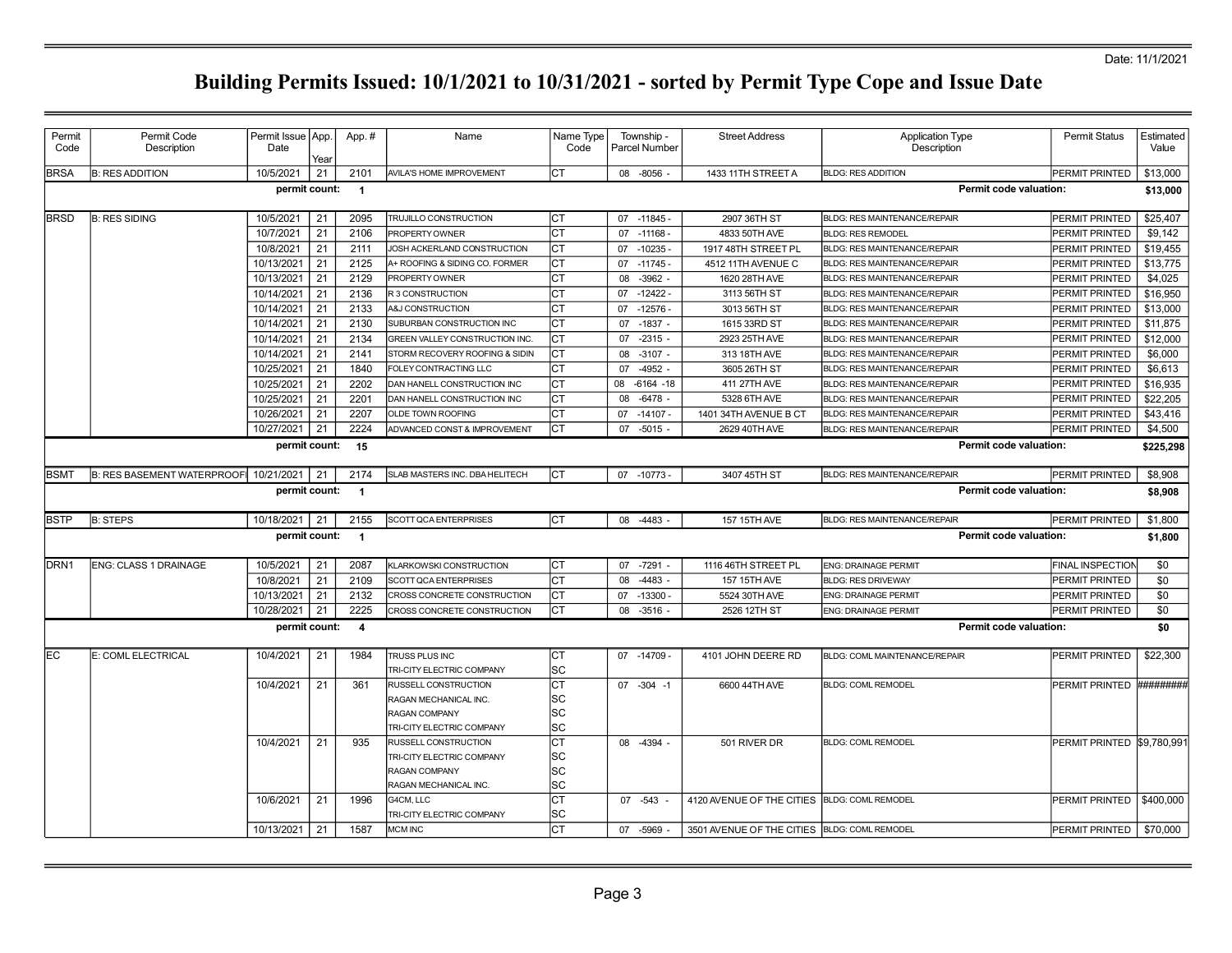| Permit<br>Code | Permit Code<br>Description | Permit Issue App.<br>Date | Year | App.#          | Name                                                                                                                      | Name Type<br>Code                       | Township -<br><b>Parcel Number</b> | <b>Street Address</b>      | <b>Application Type</b><br>Description | <b>Permit Status</b>    | Estimated<br>Value |
|----------------|----------------------------|---------------------------|------|----------------|---------------------------------------------------------------------------------------------------------------------------|-----------------------------------------|------------------------------------|----------------------------|----------------------------------------|-------------------------|--------------------|
| EC             | E: COML ELECTRICAL         | 10/13/2021.               | 21.  | 1587           | ARIA PLUMBING LLC<br>NIEMIEC ELECTRIC CO<br>JOHNSON HEATING & A/C INC                                                     | SC<br>SC<br>SC                          | 07 -5969 -                         | 3501 AVENUE OF THE CITIES. | BLDG: COML REMODEL                     | PERMIT PRINTED          | \$70,000.          |
|                |                            | 10/15/2021                | 21   | 1029           | PIPECO INC<br>PIPECO INC                                                                                                  | $\overline{\text{c}^{\intercal}}$<br>SC | 08 -8260 -                         | 1830 5TH AVE               | <b>BLDG: COML MAINTENANCE/REPAIR</b>   | PERMIT PRINTED          | \$43,651           |
|                |                            | 10/19/2021                | 21   | 939            | <b>HERITAGE WESLEYAN CHURCH</b><br>TRI-CITY ELECTRIC COMPANY<br>CRAWFORD COMPANY                                          | <b>CT</b><br><b>SC</b><br>SC            | 08 -2451 -                         | 1 MONTGOMERY DR            | <b>BLDG: COML REMODEL</b>              | PERMIT PRINTED          | \$153,500          |
|                |                            | 10/25/2021                | 21   | 1373           | 4MC CORP.                                                                                                                 | <b>CT</b>                               | 07 -306 -1                         | 5900 JOHN DEERE RD         | <b>BLDG: COML REMODEL</b>              | PERMIT PRINTED          | \$250,000          |
|                |                            | 10/27/2021                | 21   | 2216           | TRI-CITY ELECTRIC COMPANY                                                                                                 | <b>CT</b>                               | $07 - 15101 -$                     | 3900 28TH AVENUE DR        | ELEC: SERVICE                          | <b>PERMIT PRINTED</b>   | \$0                |
|                |                            | permit count:             |      | 9              |                                                                                                                           |                                         |                                    |                            | Permit code valuation:                 |                         | \$20,872,740       |
| <b>ENA</b>     | <b>B: RES SIDEWALK</b>     | 10/28/2021                | 21   | 2226           | WILLS CONCRETE                                                                                                            | Iст                                     | 08 -5950                           | 820 5TH AVE                | <b>BLDG: RES SIDEWALK</b>              | PERMIT PRINTED          | \$0                |
|                |                            | permit count:             |      | $\overline{1}$ |                                                                                                                           |                                         |                                    |                            | Permit code valuation:                 |                         | \$0                |
| <b>ENB</b>     | <b>B: RES DRIVEWAY</b>     | 10/8/2021                 | 21   | 2109           | SCOTT QCA ENTERPRISES                                                                                                     | Iст                                     | 08 -4483 -                         | 157 15TH AVE               | <b>BLDG: RES DRIVEWAY</b>              | <b>PERMIT PRINTED</b>   | \$0                |
|                |                            | permit count:             |      | $\overline{1}$ |                                                                                                                           |                                         |                                    |                            | <b>Permit code valuation:</b>          |                         | \$0                |
| <b>ER</b>      | <b>E: RES ELECTRICAL</b>   | 10/4/2021                 | 21   | 2081           | ADVANTAGE ELCTRL SERVICES INC                                                                                             | Iст                                     | 07<br>$-359$                       | 3402 45TH AVE              | ELEC: SERVICE                          | <b>FINAL INSPECTION</b> | \$0                |
|                |                            | 10/4/2021                 | 21   | 1856           | KOEHLER ELECTRIC INC, J W                                                                                                 | <b>SC</b>                               | 08<br>$-5870 -$                    | 909 5TH AVE                | <b>BLDG: RES MAINTENANCE/REPAIR</b>    | PERMIT PRINTED          | \$9,500            |
|                |                            | 10/5/2021                 | 21   | 1868           | PROPERTY OWNER                                                                                                            | <b>CT</b>                               | 07<br>$-10635$                     | 4732 48TH STREET A         | <b>BLDG: MISC STRUCTURE</b>            | FINAL INSPECTION        | \$9,500            |
|                |                            | 10/19/2021                | 21   | 1919           | HAZELWOOD HOMES INC<br><b>DEMARLIE MAINTENANCE</b><br>VANOPDORP ELECTRIC INC.                                             | СT<br>SC<br>lsc                         | 07 -14967 -                        | 4204 33RD AVE              | BLDG:RES/NEW, SINGLE FAMILY DETACHED   | PERMIT PRINTED          | \$329,800          |
|                |                            | 10/19/2021                | 21   | 2165           | PROPERTY OWNER                                                                                                            | <b>CT</b>                               | 08 -4143 -                         | 2024 13TH ST               | ELEC: SERVICE                          | <b>FINAL INSPECTION</b> | \$0                |
|                |                            | 10/19/2021                | 21   | 2166           | ELECTRIC DOCTOR SERVICE LLC                                                                                               | CT                                      | 08<br>-783                         | 1164 22ND ST               | ELEC: SERVICE                          | PERMIT PRINTED          | \$0                |
|                |                            | 10/20/2021                | 21   | 2168           | <b>BLACKHAWK ELECTRIC ENTERPRISES</b>                                                                                     | lст                                     | $-4815 -$<br>08                    | 1128 11TH ST               | ELEC: SERVICE                          | PERMIT PRINTED          | \$0                |
|                |                            | 10/20/2021                | 21   | 1552           | PROPERTY OWNER<br>POINT ELECTRIC                                                                                          | CT<br>SC                                | $-5075 -$<br>08                    | 712 25TH AVENUE CT         | <b>BLDG: COML REMODEL</b>              | PERMIT PRINTED          | \$46,000           |
|                |                            | 10/25/2021                | 21   | 2195           | ELECTRIC DOCTOR SERVICE LLC                                                                                               | CT                                      | 07 -5384                           | 3223 53RD STREET B         | ELEC: WIRING, MISC                     | PERMIT PRINTED          | \$0                |
|                |                            | 10/25/2021                | 21   | 2196           | <b>RI-CITY ELECTRIC COMPANY</b>                                                                                           | <b>CT</b>                               | -7309<br>07                        | 4510 11TH AVENUE A         | ELEC: SERVICE                          | PERMIT PRINTED          | \$0                |
|                |                            | 10/25/2021                | 21   | 2197           | <b>IANSSEN ELECTRIC</b>                                                                                                   | <b>CT</b>                               | 07<br>$-8509$                      | 1906 GLENWOOD DR           | ELEC: REMODEL                          | PERMIT PRINTED          | \$0                |
|                |                            | 10/27/2021                | 20   | 2161           | PROPERTY OWNER                                                                                                            | lст                                     | $-144 - 2$<br>07                   | 705 34TH AVE               | BLDG: RES MAINTENANCE/REPAIR           | FINAL INSPECTION        | \$7,000            |
|                |                            | 10/29/2021                | 21   | 2106           | PROPERTY OWNER                                                                                                            | <b>CT</b>                               | 07 -11168 -                        | 4833 50TH AVE              | <b>BLDG: RES REMODEL</b>               | PERMIT PRINTED          | \$9,142            |
|                |                            | permit count:             |      | 13             |                                                                                                                           |                                         |                                    |                            | <b>Permit code valuation:</b>          |                         | \$410,942          |
| <b>MC</b>      | M: COML MECHANICAL         | 10/11/2021                | 21   | 2112           | KALE HEATING & AC                                                                                                         | IСТ                                     | $07 - 12414 -$                     | 2405 40TH AVE              | HTG: OTHER, INSTALL/REPLACE            | PERMIT PRINTED          | \$8,500            |
|                |                            | 10/11/2021                | 21   | 2115           | CRAWFORD HEATING & COOLING                                                                                                | <b>CT</b>                               | 07 -539                            | 2350 41ST ST               | HTG: ROOFTOP UNIT, REPLACE             | PERMIT PRINTED          | \$7,800            |
|                |                            | 10/13/2021                | 21   | 1081           | M.J. HARRIS CONSTRUCTION SERVI<br>TRI-CITY ELECTRIC COMPANY<br>RYAN AND ASSOCIATES. INC<br>CLIMATE ENGINEERS FORM. CLIMAT | lст<br>SC<br><b>SC</b><br>SC            | $77777 - -$                        | 653 52ND AVE               | BLDG:COML/NEW, HOSPITALS/INSTITUTIONAL | PERMIT PRINTED          | **********         |
|                |                            | 10/21/2021                | 21   | 2190           | SAMMM COMFORT INC                                                                                                         | <b>CT</b>                               | 08 -2781 -                         | 4824 4TH AVE               | HTG: BOILER/FURNACE, REPLACE           | PERMIT PRINTED          | \$1,700            |
|                |                            | 10/22/2021                | 21   | 1587           | <b>MCM INC</b><br>ARIA PLUMBING LLC<br>NIEMIEC ELECTRIC CO                                                                | <b>CT</b><br>SC<br>SC                   | 07 -5969 -                         | 3501 AVENUE OF THE CITIES  | <b>BLDG: COML REMODEL</b>              | PERMIT PRINTED          | \$70,000           |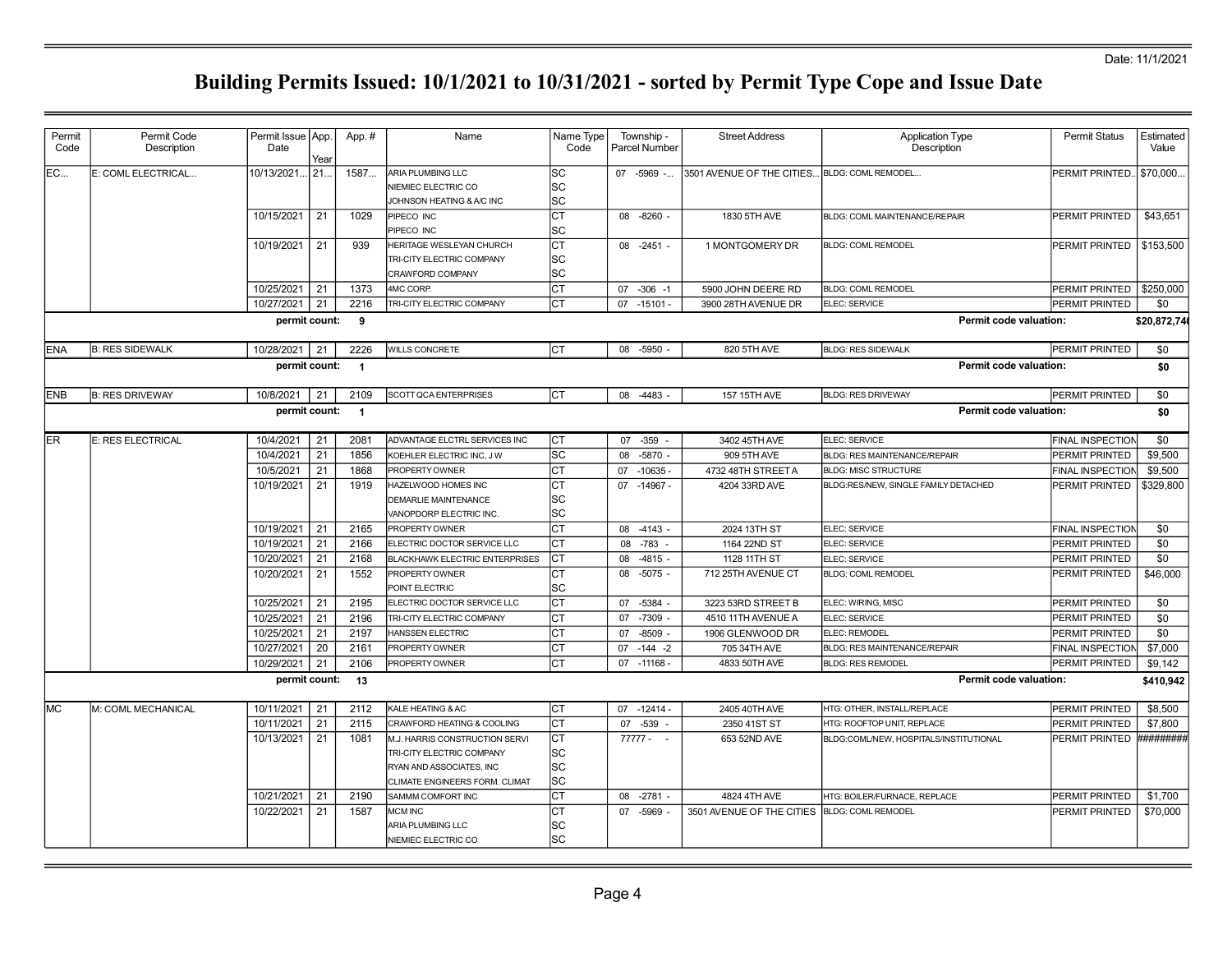| Permit<br>Code | Permit Code<br>Description | Permit Issue   App.<br>Date | Year     | App.#                    | Name                                                                                          | Name Type<br>Code | Township -<br>Parcel Number        | <b>Street Address</b>              | <b>Application Type</b><br>Description               | <b>Permit Status</b>             | Estimated<br>Value |
|----------------|----------------------------|-----------------------------|----------|--------------------------|-----------------------------------------------------------------------------------------------|-------------------|------------------------------------|------------------------------------|------------------------------------------------------|----------------------------------|--------------------|
| MC             | M: COML MECHANICAL         | 10/22/2021                  | 21.      | 1587.                    | JOHNSON HEATING & A/C INC                                                                     | lsc               | $-5969$ -<br>07                    | 3501 AVENUE OF THE CITIES.         | BLDG: COML REMODEL.                                  | PERMIT PRINTED.                  | \$70,000.          |
|                |                            | 10/29/2021                  | 21       | 1874                     | MEYCON CONSTRUCTION<br><b>BLACKHAWK ELECTRIC ENTERPRISES</b><br>HIRST PLUMBING AND MECHANICAL | СT<br>lsc<br>lsc  | $-12834 - 1$<br>07                 | 4401 16TH ST                       | <b>BLDG: COML REMODEL</b>                            | PERMIT PRINTED \$1,150,000       |                    |
|                |                            |                             |          | permit count: 6          | WINGER CONTRACTING COMPANY                                                                    | lsc               |                                    |                                    | <b>Permit code valuation:</b>                        |                                  | \$21,337,593       |
|                |                            |                             |          |                          |                                                                                               |                   |                                    |                                    |                                                      |                                  |                    |
| <b>IMM</b>     | ZM: MECHANICAL (MAIL-IN)   | 10/6/2021                   | 5        | 1105                     | BRADY COMPANY, JL<br>BRADY COMPANY, J L                                                       | СT<br>lsc         | $07 - 14481 -$                     | 1516 46TH AVE BLD 2                | <b>BLDG: COML INTERIOR FINISH</b>                    | PERMIT PRINTED                   | \$1,000            |
|                |                            | permit count:               |          | $\overline{\phantom{1}}$ |                                                                                               |                   |                                    |                                    | Permit code valuation:                               |                                  | \$1,000            |
| MR.            | M: RES MECHANICAL          | 10/4/2021                   | 21       | 2085                     | <b>KALE HEATING &amp; AC</b>                                                                  | IСТ               | 07 -13184 -31                      | 5806 36TH AVENUE CT                | HTG: OTHER, INSTALL/REPLACE                          | PERMIT PRINTED                   | \$700              |
|                |                            | 10/4/2021                   | 21       | 2083                     | FREED HEATING & AC                                                                            | lст               | $-7204 - 5$<br>08                  | 417 37TH ST                        | HTG: OTHER, INSTALL/REPLACE                          | PERMIT PRINTED                   | \$45,000           |
|                |                            | 10/4/2021                   | 21       | 2084                     | FREED HEATING & AC                                                                            | СT                | 08<br>$-8786$ -                    | 925 32ND AVENUE CT                 | HTG: FURNACE/AC, REPLACE                             | PERMIT PRINTED                   | \$7,000            |
|                |                            | 10/5/2021                   | 21       | 2098                     | KALE HEATING & AC                                                                             | CТ                | 07<br>$-11780 -$                   | 4704 11TH AVENUE D                 | HTG: AIR CONDITIONING, REPLACE                       | PERMIT PRINTED                   | \$4,978            |
|                |                            | 10/5/2021                   | 21       | 2096                     | A1 MORRIS HEATING AND COOLING                                                                 | СT                | $-3853 -$<br>08                    | 727 23RD AVENUE CT                 | HTG: AIR CONDITIONING, REPLACE                       | PERMIT PRINTED                   | \$7,000            |
|                |                            | 10/5/2021                   | 21       | 2097                     | <b>SCHEBLER COMPANY</b>                                                                       | СT                | $-8874 -$<br>08                    | 2914 2ND ST                        | HTG: AIR CONDITIONING, REPLACE                       | PERMIT PRINTED                   | \$7,828            |
|                |                            | 10/11/2021                  | 21       | 2113                     | LYNCH CONTRACTING, INC                                                                        | СT                | 07<br>$-14013 -$                   | 7115 36TH AVENUE B CT              | <b>HTG: GAS PIPING</b>                               | PERMIT PRINTED                   | \$350              |
|                |                            | 10/11/2021                  | 21       | 2118                     | GABRILSON HEATING & AC                                                                        | СT                | 07<br>$-14674-$                    | 3650 70TH STREET CT                | HTG: FURNACE/AC, REPLACE                             | PERMIT PRINTED                   | \$5,000            |
|                |                            | 10/11/2021                  | 21       | 2119                     | NORTHWEST MECHANICAL INC                                                                      | СT                | 07<br>$-9829$                      | 3806 15TH STREET D                 | <b>ITG: BOILER/FURNACE, REPLACE</b>                  | PERMIT PRINTED                   | \$2,732            |
|                |                            | 10/12/2021                  | 21       | 2121                     | PROPERTY OWNER                                                                                | <b>CT</b>         | 07<br>$-13056 -$                   | 5620 32ND AVENUE CT                | <b>HTG: GAS PIPING</b>                               | PERMIT PRINTED                   | \$2,950            |
|                |                            | 10/18/2021                  | 21       | 2148                     | KALE HEATING & AC                                                                             | СT                | $-10992 -$<br>07                   | 3718 39TH STREET CT                | HTG: BOILER/FURNACE, REPLACE                         | PERMIT PRINTED                   | \$4,895            |
|                |                            | 10/18/2021                  | 21       | 2149                     | BRADY COMPANY, JL                                                                             | СT                | 07<br>$-11588-$                    | 2454 53RD ST                       | HTG: BOILER/FURNACE, REPLACE                         | PERMIT PRINTED                   | \$4,500            |
|                |                            | 10/18/2021                  | 21       | 2147                     | A1 MORRIS HEATING AND COOLING                                                                 | CT                | $-583 - 1$<br>07                   | 1702 35TH ST                       | HTG: FURNACE/AC, REPLACE                             | PERMIT PRINTED                   | \$6,750            |
|                |                            | 10/18/2021                  | 21       | 2146                     | TOTAL MAINTENANCE INC                                                                         | СT                | $-8545 -$<br>07<br>$-1076$ -<br>07 | 1817 40TH STREET CT                | HTG: FURNACE/AC, REPLACE                             | PERMIT PRINTED                   | \$13,254           |
|                |                            | 10/21/2021<br>10/21/2021    | 21<br>21 | 2182<br>2183             | FREED HEATING & AC                                                                            | СT<br>lст         |                                    | 1915 30TH ST                       | HTG: FURNACE/AC, REPLACE                             | PERMIT PRINTED                   | \$6,600            |
|                |                            | 10/21/2021                  | 21       | 2185                     | KALE HEATING & AC<br>JOHNSON HEATING & A/C INC                                                | СT                | 08<br>$-1065$ -<br>$-1257 -$<br>08 | 420 20TH AVE                       | HTG: FURNACE/AC, REPLACE<br>HTG: FURNACE/AC, REPLACE | PERMIT PRINTED                   | \$7,518<br>\$6,878 |
|                |                            | 10/21/2021                  | 21       | 2186                     |                                                                                               | <b>CT</b>         | $-1724 - 1$                        | 712 16TH ST                        | HTG: BOILER/FURNACE, REPLACE                         | PERMIT PRINTED                   | \$3,285            |
|                |                            | 10/21/2021                  | 21       | 2192                     | BRADY COMPANY, J L<br><b>CRAWFORD COMPANY</b>                                                 |                   | 08<br>$-1909$<br>08                | 2625 11TH AVENUE B<br>1806 17TH ST | <b>ITG: BOILER/FURNACE, REPLACE</b>                  | PERMIT PRINTED<br>PERMIT PRINTED | \$6,450            |
|                |                            | 10/21/2021                  | 21       | 2189                     | A1 MORRIS HEATING AND COOLING                                                                 | СT                | 08<br>$-261$                       | 2827 15TH STREET A                 | HTG: AIR CONDITIONING, REPLACE                       | PERMIT PRINTED                   | \$8,850            |
|                |                            | 10/21/2021                  | 21       | 2187                     | KALE HEATING & AC                                                                             | СT                | $-3385 -$<br>08                    | 1521 27TH ST                       | HTG: FURNACE/AC, REPLACE                             | PERMIT PRINTED                   | \$7,946            |
|                |                            | 10/21/2021                  | 21       | 2184                     | BRADY COMPANY, J L                                                                            | СT                | $-8971 -$<br>08                    | 2439 3RD ST                        | HTG: FURNACE/AC, REPLACE                             | PERMIT PRINTED                   | \$5,700            |
|                |                            | 10/22/2021                  | 21       | 2194                     | LYNCH CONTRACTING, INC                                                                        | Iст               | $-14013 -$<br>07                   | 7115 36TH AVENUE B CT              | <b>HTG: GAS PIPING</b>                               | PERMIT PRINTED                   | \$350              |
|                |                            | 10/22/2021                  | 21       | 2193                     | LYNCH CONTRACTING, INC                                                                        | СT                | $-5384 -$<br>07                    | 3223 53RD STREET B                 | <b>HTG: GAS PIPING</b>                               | PERMIT PRINTED                   | \$350              |
|                |                            | 10/29/2021                  | 21       | 2236                     | KALE HEATING & AC                                                                             | СT                | $-11015 -$<br>07                   | 4732 18TH AVENUE CT                | HTG: BOILER/FURNACE, REPLACE                         | PERMIT PRINTED                   | \$4,148            |
|                |                            | 10/29/2021                  | 21       | 2237                     | FAMILY HEATING & COOLING                                                                      | СT                | 07<br>$-1385 -$                    | 2340 31ST ST                       | HTG: BOILER/FURNACE, REPLACE                         | PERMIT PRINTED                   | \$2,785            |
|                |                            | 10/29/2021                  | 21       | 2241                     | <b>FAMILY HEATING &amp; COOLING</b>                                                           | СT                | 07<br>$-14633$                     | 3622 71ST STREET CT                | HTG: FURNACE/AC, REPLACE                             | PERMIT PRINTED                   | \$5,950            |
|                |                            | 10/29/2021                  | 21       | 2240                     | FAMILY HEATING & COOLING                                                                      | СT                | $-913 - 2$<br>07                   | 4304 18TH AVE                      | HTG: FURNACE/AC, REPLACE                             | PERMIT PRINTED                   | \$7,600            |
|                |                            | 10/29/2021                  | 21       | 2239                     | KLAUER HEATING & AC LTD                                                                       | CТ                | $-2357 -$<br>08                    | 430 17TH AVE                       | HTG: FURNACE/AC, REPLACE                             | PERMIT PRINTED                   | \$6.640            |
|                |                            | 10/29/2021                  | 21       | 2238                     | KALE HEATING & AC                                                                             |                   | 08<br>$-2418 -$                    | 104 18TH AVE                       | HTG: FURNACE/AC, REPLACE                             | PERMIT PRINTED                   | \$7,723            |
|                |                            | 10/29/2021                  | 21       | 2243                     | PRECISION AIR HTG & AC INC                                                                    | СT                | $-2751$<br>08                      | 4921 5TH AVE                       | <b>ITG: FURNACE/AC. REPLACE</b>                      | PERMIT PRINTED                   | \$4,970            |
|                |                            | permit count:               |          | 31                       |                                                                                               |                   |                                    |                                    | Permit code valuation:                               |                                  | \$206,680          |
|                |                            |                             |          |                          |                                                                                               |                   |                                    |                                    |                                                      |                                  |                    |
| PC             | P: COML PLUMBING           | 10/4/2021                   | 21       | 1874                     | MEYCON CONSTRUCTION                                                                           | Iст               | 07 -12834 -1                       | 4401 16TH ST                       | <b>BLDG: COML REMODEL</b>                            | PERMIT PRINTED \$1,150,000       |                    |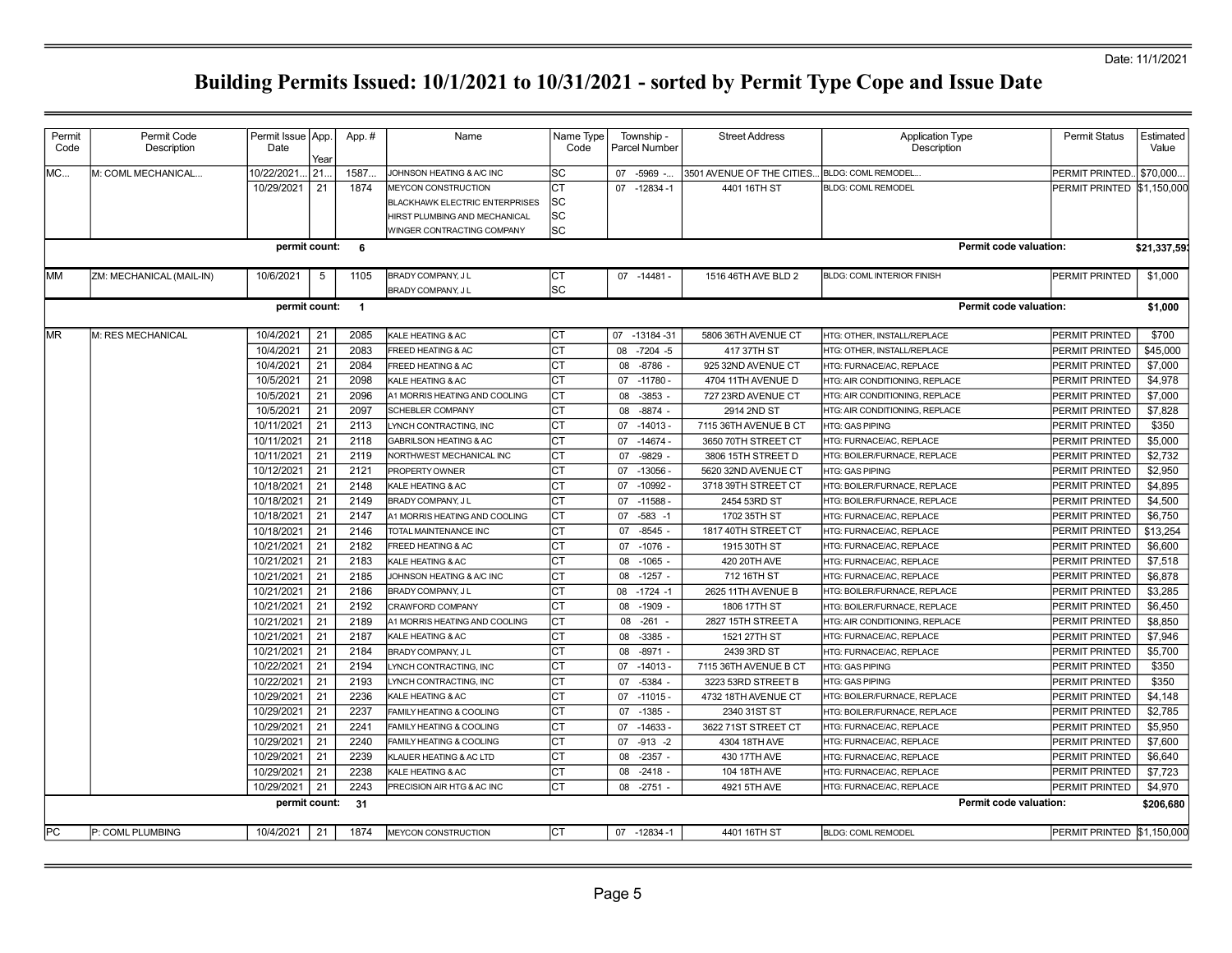| Permit<br>Code   | Permit Code<br>Description               | Permit Issue   App.<br>Date | Year | App.#                   | Name                                                                                                 | Name Type<br>Code       | Township -<br>Parcel Number | <b>Street Address</b>     | <b>Application Type</b><br>Description | <b>Permit Status</b> | Estimated<br>Value |
|------------------|------------------------------------------|-----------------------------|------|-------------------------|------------------------------------------------------------------------------------------------------|-------------------------|-----------------------------|---------------------------|----------------------------------------|----------------------|--------------------|
| PC               | P: COML PLUMBING                         | 10/4/2021.                  | 21.  | 1874                    | <b>BLACKHAWK ELECTRIC ENTERPRISES</b><br>HIRST PLUMBING AND MECHANICAL<br>WINGER CONTRACTING COMPANY | lsc<br>lsc<br>lsc       | 07 -12834 -1                | 4401 16TH ST              | BLDG: COML REMODEL                     | PERMIT PRINTED       | 1,150,000.         |
|                  |                                          | 10/5/2021                   | 21   | 2100                    | BRADY COMPANY, J L                                                                                   | Iст                     | 08<br>$-4113 -$             | 801 16TH ST               | PLBG: INSTALLATION, COMMERCIAL         | PERMIT PRINTED       | \$25,090           |
|                  |                                          | 10/13/2021                  | 21   | 1587                    | <b>MCM INC</b><br>ARIA PLUMBING LLC<br>NIEMIEC ELECTRIC CO<br>JOHNSON HEATING & A/C INC              | СT<br> SC<br>lsc<br>lsc | 07 -5969                    | 3501 AVENUE OF THE CITIES | <b>BLDG: COML REMODEL</b>              | PERMIT PRINTED       | \$70,000           |
|                  |                                          | 10/21/2021                  | 21   | 939                     | HERITAGE WESLEYAN CHURCH<br>TRI-CITY ELECTRIC COMPANY<br>CRAWFORD COMPANY                            | <b>CT</b><br> SC<br> SC | $08 - 2451 -$               | 1 MONTGOMERY DR           | <b>BLDG: COML REMODEL</b>              | PERMIT PRINTED       | \$153,500          |
|                  |                                          | 10/22/2021                  | 21   | 2079                    | TWIN SHORES MANAGEMENT L.L.C.<br>RYAN AND ASSOCIATES, INC                                            | lст<br> SC              | $12 - 12 - 1$               | 3501 69TH AVE             | <b>BLDG: COML REMODEL</b>              | PERMIT PRINTED       | \$459,301          |
|                  |                                          | 10/29/2021                  | 21   | 1372                    | <b>PROPERTY OWNER</b><br><b>DEMARLIE MAINTENANCE</b>                                                 | Iст<br>lsc              | 08 -5499 -                  | 1601 5TH AVE              | <b>BLDG: COML REMODEL</b>              | PERMIT PRINTED       | \$500,000          |
|                  |                                          | permit count:               |      | 6                       |                                                                                                      |                         |                             |                           | Permit code valuation:                 |                      | \$2,357,891        |
| PCR <sub>6</sub> | P: RES GAS MTR RECONCT (6 MO) 10/18/2021 |                             | 21   | 2156                    | <b>BLONDELL PLUMBING SERVICES</b>                                                                    | <b>CT</b>               | 07 -902                     | 2108 41ST ST              | PLBG: GAS MTR RECONNECT AFTER 6 MONTHS | PERMIT PRINTED       | \$500              |
|                  |                                          | 10/18/2021                  | 21   | 2151                    | HIRST PLUMBING AND MECHANICAL                                                                        | Iст                     | $-1232 -$<br>08             | 1071 15TH STREET A        | PLBG: GAS MTR RECONNECT AFTER 6 MONTHS | PERMIT PRINTED       | \$500              |
|                  |                                          | 10/21/2021                  | 21   | 2176                    | AMERICAN MECHANICAL SERVICES                                                                         | Iст                     | 80<br>$-3775 - 1$           | 3015 11TH AVE             | HTG: GAS MTR RECONNECT AFTER 6 MONTHS  | PERMIT PRINTED       | \$500              |
|                  |                                          | permit count:               |      | $\overline{\mathbf{3}}$ |                                                                                                      |                         |                             |                           | Permit code valuation:                 |                      | \$1,500            |
| <b>PCWH</b>      | P: COML WATER HEATER                     | 10/11/2021                  | 21   | 2114                    | BRADY COMPANY, JL                                                                                    | Iст                     | 08 -9109 -                  | 2200 1ST STREET A         | PLBG: WATER HEATER                     | PERMIT PRINTED       | \$2,960            |
|                  |                                          | permit count:               |      | $\overline{1}$          |                                                                                                      |                         |                             |                           | <b>Permit code valuation:</b>          |                      | \$2,960            |
| PGAS             | P: COML GAS PIPING                       | 10/29/2021                  | 21   | 2234                    | PETERSEN PLUMBING AND HEATING                                                                        | <b>CT</b>               | 07 -12879 -10               | 4300 44TH AVE             | PLBG: GAS PIPING                       | PERMIT PRINTED       | \$3,500            |
|                  |                                          | permit count:               |      | $\overline{1}$          |                                                                                                      |                         |                             |                           | <b>Permit code valuation:</b>          |                      | \$3,500            |
| <b>PGR</b>       | P: RES GAS PIPING                        | 10/18/2021                  | 21   | 2152                    | EWERT PLUMBING                                                                                       | Iст                     | 07 -908 -3                  | 1720 41ST ST              | PLBG: GAS PIPING                       | PERMIT PRINTED       | \$500              |
|                  |                                          | permit count:               |      | $\overline{1}$          |                                                                                                      |                         |                             |                           | Permit code valuation:                 |                      | \$500              |
| lPR.             | P: RES PLUMBING                          | 10/4/2021                   | 21   | 2086                    | PETERSEN PLUMBING & HEATING CO                                                                       | Iст                     | $-3888$<br>08               | 1613 14TH AVE             | PLBG: WATER SERVICE REPLACEMENT        | PERMIT PRINTED       | \$0                |
|                  |                                          | 10/18/2021                  | 21   | 2150                    | <b>CJ NOW</b>                                                                                        | Iст                     | $-7474 -$<br>08             | 2125 13TH ST              | PLBG: INSTALLATION, RESIDENTIAL        | PERMIT PRINTED       | \$150              |
|                  |                                          | 10/19/2021                  | 21   | 2159                    | RIVER BEND PLUMBING SERVICES L                                                                       | Iст                     | $-1740 -$<br>07             | 1930 33RD ST              | PLBG: SEWER REPAIR                     | PERMIT PRINTED       | \$2,000            |
|                  |                                          | 10/19/2021                  | 21   | 2158                    | LENNY DESANTIAGO PLUMBING                                                                            | Iст                     | 08<br>$-4612 -$             | 427 43RD ST               | PLBG: INSTALLATION, RESIDENTIAL        | PERMIT PRINTED       | \$4,340            |
|                  |                                          | 10/19/2021                  | 21   | 2157                    | PETERSEN PLUMBING AND HEATING                                                                        | lст                     | $-7562$<br>08               | 1326 25TH AVE             | PLBG: INSTALLATION, RESIDENTIAL        | PERMIT PRINTED       | \$6,680            |
|                  |                                          | 10/21/2021                  | 21   | 2163                    | PRECISION CARPENTRY<br>CORE HOME SOLUTIONS LLC                                                       | Iст<br>lsc              | 07 -14303                   | 3418 79TH ST              | <b>BLDG: RES MAINTENANCE/REPAIR</b>    | PERMIT PRINTED       | \$10,000           |
|                  |                                          | 10/21/2021                  | 21   | 558                     | PROPERTY OWNER<br><b>PROPERTY OWNER</b>                                                              | Iст<br>lsc              | 08 -3404 -8                 | 404 20TH AVE              | <b>BLDG: RES REMODEL</b>               | PERMIT PRINTED       | \$34,000           |
|                  |                                          | 10/25/2021                  | 21   | 2198                    | ELEMENT PLUMBING LLC                                                                                 | Iст                     | $-4948$<br>07               | 3601 26TH ST              | PLBG: INSTALLATION, RESIDENTIAL        | PERMIT PRINTED       | \$1,000            |
|                  |                                          | 10/29/2021                  | 21   | 2242                    | ELEMENT PLUMBING LLC                                                                                 | СT                      | $-5092 -$<br>08             | 755 25TH AVENUE CT        | PLBG: INSTALLATION, RESIDENTIAL        | PERMIT PRINTED       | \$1,000            |
|                  |                                          | permit count:               |      | 9                       |                                                                                                      |                         |                             |                           | Permit code valuation:                 |                      | \$59,170           |
| <b>PRWH</b>      | P: RES WATER HEATER                      | 10/11/2021                  | 21   | 2117                    | <b>BLONDELL PLUMBING SERVICES</b>                                                                    | Iст                     | 08 -5085 -                  | 778 25TH AVENUE CT        | PLBG: WATER HEATER                     | PERMIT PRINTED       | \$1,000            |